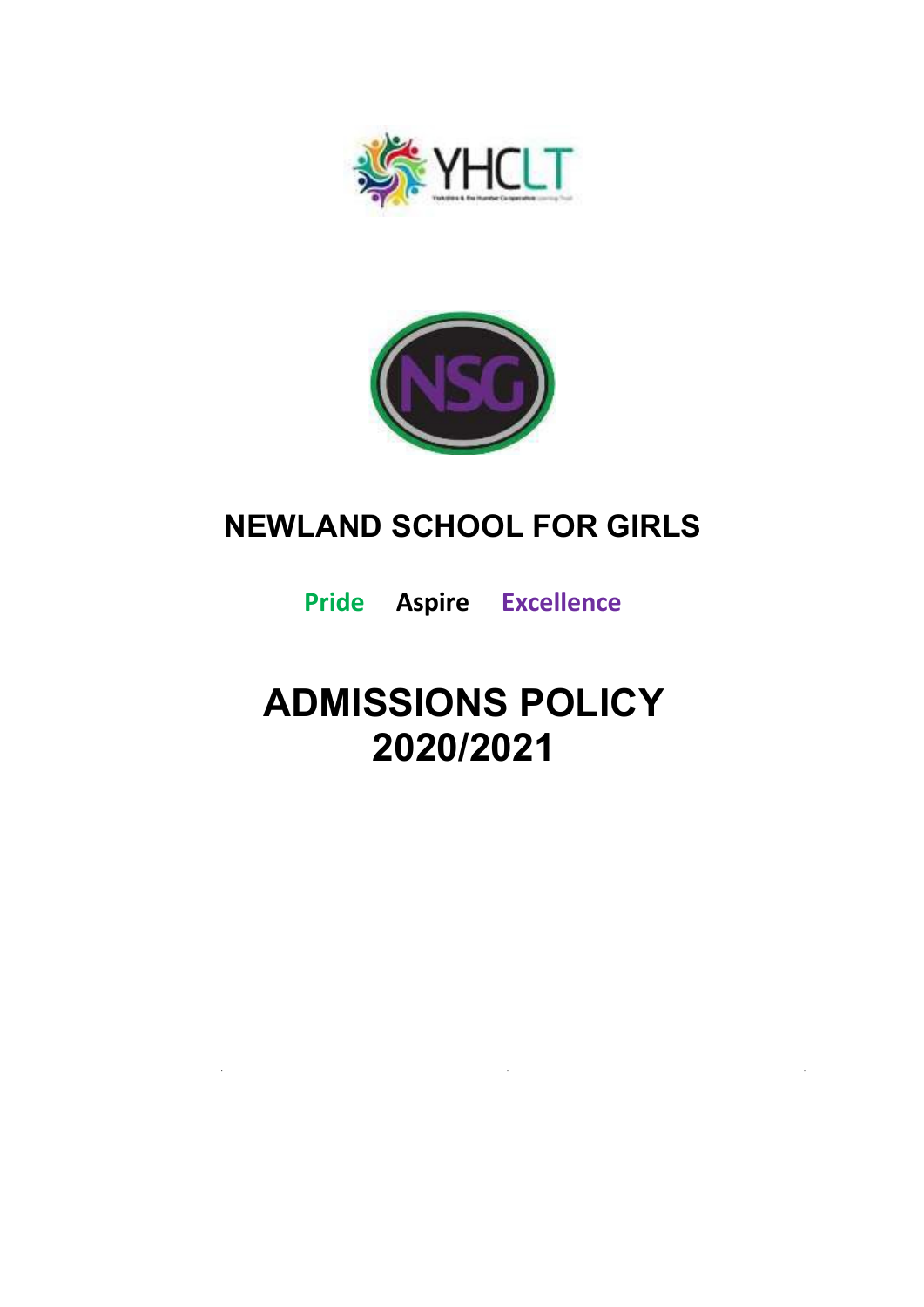### **Admission Criteria for the Academy in Hull 2020/21:**

#### **Newland School for Girls**

An admission number will be published showing the maximum number of pupils that the school will admit in the Autumn Term 2019. Parents are given the opportunity to express three preferences for a secondary school. Published criteria are used to decide which children should be offered the available places.

In secondary schools an equal preference system operates, whereby the three parental preferences are given equal status. Each preference will be considered equally against the admissions criteria. The allocation of school places is based on parental preference following the High Court judgment against Rotherham LA. Parents/carers are required to submit applications under the arrangements set out in the co-ordinated admissions scheme.

Applications for pupils having statements of special educational needs/educational health and care plans (EHCP) will be dealt with in accordance with the Code of Practice on Special Educational Needs and disabilities. W here a school is named in part 4 of a child's statement or recorded in the Educational Health and Care Plan, following consultation with the Head and Governors, the governing bodies are required to admit the pupil. After the allocation of statemented/EHCP pupils, where the number of applications is greater than the remaining places the following criteria will be applied in the order set out below:

#### **Newland School for Girls Admission Criteria**

- 1. Children in public care at the time when preferences are expressed and who are still in pubic care at the time of their admission to school, and those who have been previously looked after, (see note (iv) below). This includes children who have been looked after pupils in other countries and then adopted.
- 2. Having a sister who will be attending the school at the expected time of admission (see note (ii) below)
- 3. Geographical, with priority given to those living nearestto the school (see notes (i) and (iii) below)

Criteria 2 and 3 will be used as a **tie-breaker** for other criteria.

#### **Notes for Community Schools**

(i) Residence is defined as the normal family address where the child resides. The qualification date is the closing date for applications under the co-ordinated admissions scheme. (W here families change normal address after the closing date but before the allocation process has started this can be considered under the review procedure). W here parents live at separate addresses and have joint custody, the address used will be the one where the child spends the main part of the school week (i.e. Sunday night to Thursday night inclusive). Childcare arrangements involving relative's addresses do not qualify as normal family addresses for this purpose unless there is a court Residence Order in place.

(ii) Sistersinclude children with the same natural parentsliving at the same address, children with the same natural parents living at different addresses (e.g. due to separation of natural parents) half- sisters living at the same address, step-sisters living at the same address – children living as part of the same family unit with their parents/carers at the same address.